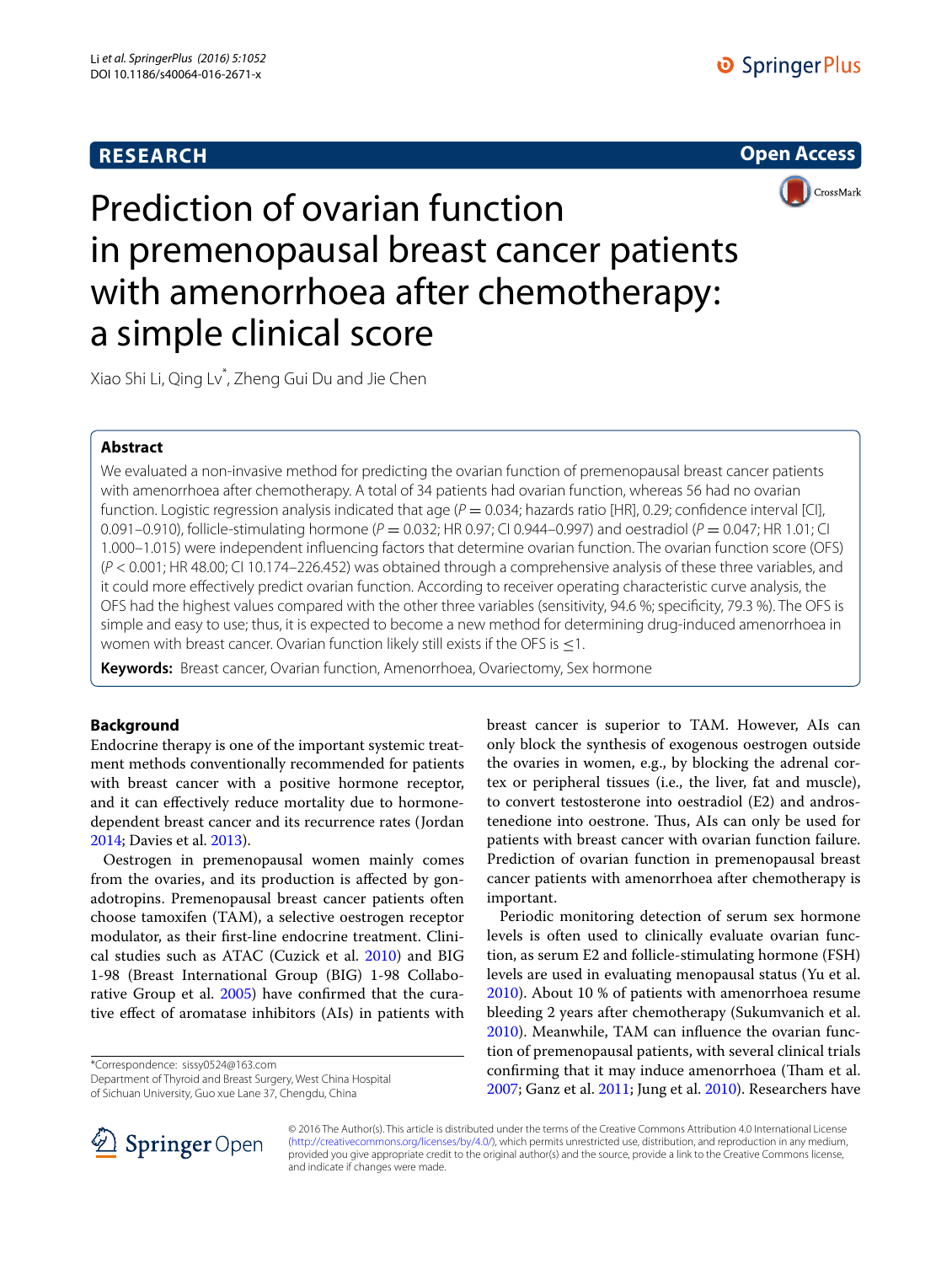found that AIs should be avoided in patients with amenorrhoea <48 years who are receiving TAM, despite menopausal manifestations and sex hormone level changes (Guerrero et al.  $2013$ ). About  $25-30$  % of amenorrheic breast cancer patients' ovarian function may be misdiagnosed when determined through their menopausal status and sexual hormones (Smith et al. [2006](#page-6-7); Henry et al. [2013](#page-6-8)). This suggests that it is very difficult to determine ovarian function accurately.

Ovarian pathology results are the gold standard, as they accurately reflect ovarian functions. In this retrospective study, we collected clinical and pathological data of patients with breast cancer who developed amenorrhoea after chemotherapy and underwent ovariectomy for their condition. We observed the largest sectional area of the ovary and determined whether it had function by examining the ovarian pathology results. The relationship between the clinical follow-up data before ovariectomy and the ovarian function was tested. The present study attempted to determine more reliable clinical indexes and a non-invasive method for evaluating ovarian function.

### **Methods**

Data of patients initially diagnosed with breast cancer in West China hospital of Sichuan University during 2008 to 2013 were collected. Patients with normal menstruation before breast cancer treatment, with premenopausal level of sexual hormones (hormones are normal before chemotherapy: FSH  $\leq$  40 IU/L, E2  $\geq$  10 pg/mL) and with cessation of menstruation during chemotherapy; those with a positive hormone receptor (positive for oestrogen, progesterone, or both); and those treated with TAM after completing chemotherapy were included. Patients who used endocrine therapy drugs other than TAM; those who used drugs, within 6 months, that may interfere with sexual hormone levels; and those who had already undergone hysterectomy were excluded.

Castration was performed for the following reasons: (Jordan [2014\)](#page-6-0) breast cancer accompanied with distant metastasis during initial diagnosis; (Davies et al. [2013](#page-5-0)) high recurrence risk with amenorrhoea after chemotherapy and menstruation resumption during follow-up; (Cuzick et al. [2010\)](#page-5-1) recurrence or metastasis during the treatment process. All patients took TAM for less than 5 years, and none desired fertility preservation. After a discussion with their doctors, the patients opted for ovarian castration combined with AI treatment for better therapeutic effect. Because they refused to use drug castration due to financial burden or personal reasons (e.g., they could not receive long-term injections), they voluntarily chose to undergo oophorectomy.

## **Data collection**

The following clinical data were collected from electronic medical records and follow-up databases of West China hospital of Sichuan University (follow-up once every 3 months in the first year after breast cancer surgery and once every 6 months after the first year): age, body mass index, number of pregnancies, number of births, menarche age, tumour size, lymph node stage, hormone receptor status, immunochemical human epidermal growth factor receptor 2 (her-2) score, targeted therapy (herceptin, 8 mg/kg for the first time, 6 mg/kg afterwards for maintenance every 3 weeks), chemotherapy cycle, chemotherapy regimen, duration of TAM administration, duration between completing chemotherapy and ovariectomy, ovarian cyst and its nature (e.g., metastatic tumour of breast cancer; benign epithelial tumour; functional cysts, including follicular cysts and corpus luteum cysts), histological grade and the date when bleeding resumed. The following chemotherapy regimens were used: without anthracycline and cyclophosphamide: taxanes  $(175 \text{ mg/m}^2)$  every 3 weeks; with either anthracycline or cyclophosphamide: taxotere (75 mg/  $(m^2)$  + cyclophosphamide (600 mg/m<sup>2</sup>) every 3 weeks; epirubicin (100 mg/m<sup>2</sup>) + taxotere (75 mg/m<sup>2</sup>) every 3 weeks; with both anthracycline and cyclophosphamide: epirubicin (100 mg/m<sup>2</sup>) + cyclophosphamide (830 mg/  $(m^2)$  every 3 weeks; taxotere (75 mg/m<sup>2</sup>) + epirubicin  $(100 \text{ mg/m}^2)$  + cyclophosphamide (500 mg/m<sup>2</sup>) every 3 weeks, fluorouracil (500 mg/m<sup>2</sup>) + epirubicin (100 mg/  $(m^2)$  + cyclophosphamide (500 mg/m<sup>2</sup>) every 3 weeks, followed by taxotere  $(100 \text{ mg/m}^2)$  every 3 weeks. The dosage of TAM was 20 mg/day.

The FSH, luteinising hormone (LH) and E2 levels were assessed at each follow-up. If bleeding resumed in patients who had amenorrhoea after chemotherapy, the sexual hormone levels were reassessed on the second day of each menstrual cycle. The sex hormone levels were determined by chemiluminescence immunoassay (Roche E170; Roche Diagnostics, Mannheim, Germany), which defined postmenopausal hormone levels as an FSH > 26.1 IU/L; LH > 14.4 IU/L; E2 < 5 pg/mL. Ovarian tissue was divided equally into two parts, and the pathological sections were assessed independently by two experienced pathologists. The ovary were determined to have developed ovarian follicles when ovarian pathology confirmed the existence of undegraded corpus luteum, the primary or secondary follicles, follicular cysts, corpus luteum cysts. When there were scattered and atretic follicles and occasional primordial follicles, ovarian function was determined to have decreased without complete failure. The aforementioned situations represent existing ovarian function. The absence of such conditions was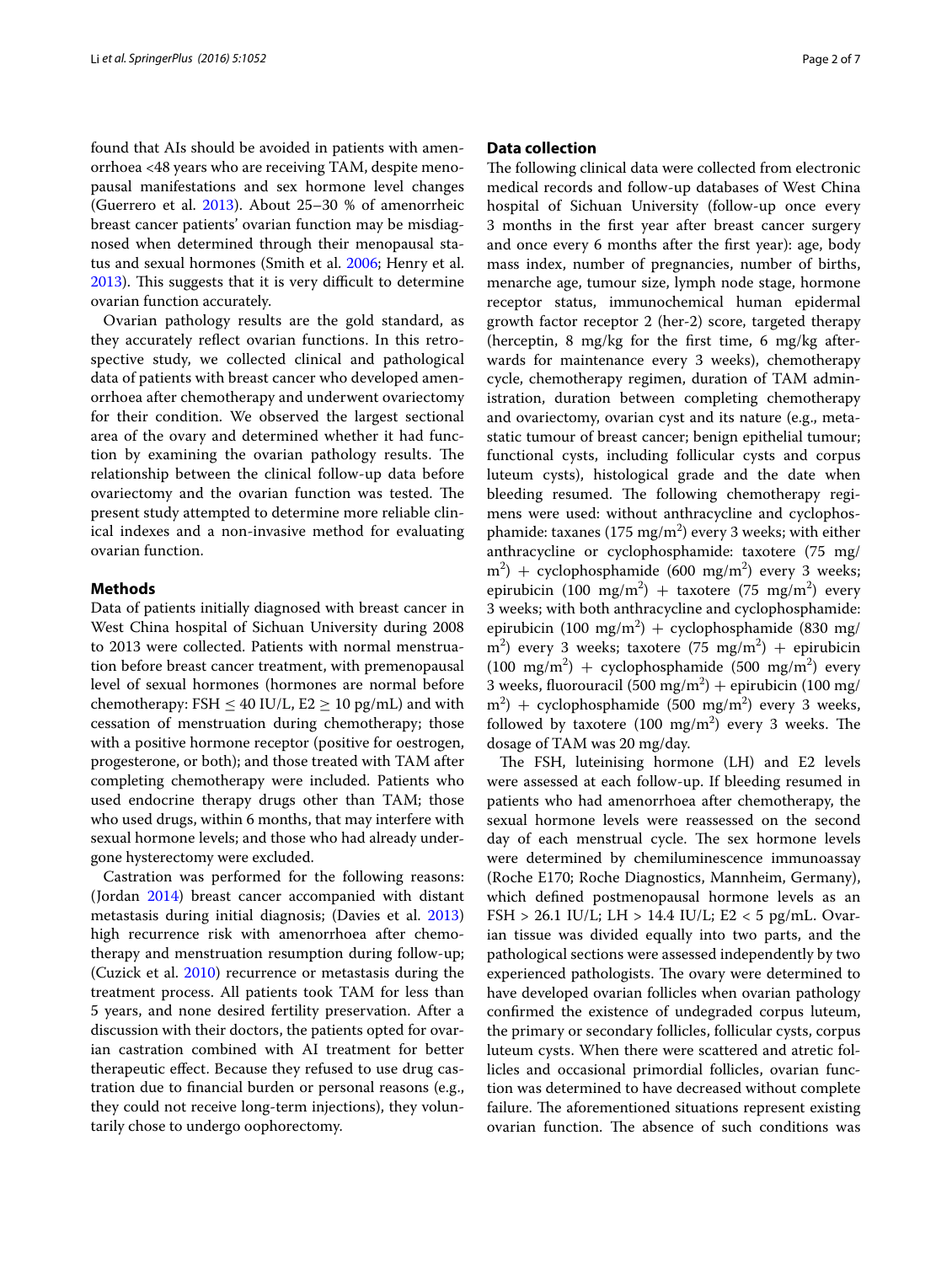identified as ovarian failure (Nichols et al. [2005;](#page-6-9) Ozdamar et al. [2005\)](#page-6-10).

### **Ethics approval and consent to participate**

This study was approved by the ethical committee of the West China hospital of Sichuan University.

### **Statistical analysis**

Univariate analysis was performed to screen the variables that had a significant association with ovarian function. Categorical variables were analysed using Pearson's χ2 test. Quantitative variables were analysed using *t* test. Ranked data were analysed using the Kruskal–Wallis test. If  $P < 0.1$ , the variable was used in logistic regression analysis to analyse the independent factors to determine ovarian function. Receiver operating characteristic (ROC) curves were used to describe the optimal prediction thresholds of the variables, and the area under the curve (AUC) indicated a factor's predictive value for determining ovarian function. After performing multivariate analysis, the ROC curve was used to establish a simpler and easier scoring method.

### **Results**

The clinical characteristics of these participants are shown in Table [1](#page-3-0). Ninety patients were included. Thirtyfour patients had ovarian function, whereas 56 had no ovarian function. Variables with  $P < 0.1$ , as confirmed by univariate analysis, are shown in Table [1,](#page-3-0) including age (≥40 or <40 years, *P* = 0.002), tumour size (*P* = 0.013), lymph node stage  $(P = 0.023)$ , duration of TAM  $(P = 0.035)$ , duration between completing chemotherapy and ovariectomy ( $P = 0.046$ ), LH ( $P < 0.001$ ), FSH  $(P < 0.001)$ , E2 ( $P = 0.002$ ) and ovarian cyst ( $P < 0.001$ ).

After including the aforementioned variables, age  $(P = 0.034$ ; hazards ratio [HR], 0.29; confidence interval [CI] 0.091–0.910), FSH ( $P = 0.032$ ; HR 0.97; CI 0.944– 0.997) and E2 ( $P = 0.047$ ; HR 1.01; CI 1.000–1.015) were independent influencing factors that could determine ovarian function (Table [2\)](#page-4-0). The risk of ovarian failure increased when the patient's age was  $\geq$ 40 years, the FSH level increased, and the E2 level decreased. ROC analysis showed that FSH  $\leq$  23.8 IU/L and E2 > 13.5 pg/mL are the maximum efficiency cut-off levels for a functional ovary. The ovarian function score (OFS) was created, with points assigned to different variables: age,  $\geq$ 40 years = 1,  $\langle 40 \text{ years} = 0$ ; FSH,  $> 23.8 \text{ IU/L} = 1$ ,  $\leq 23.8 \text{ IU/L} = 0$ ; E2,  $>13.5$  pg/mL = 1,  $\leq$ 13.5 pg/mL = 0; OFS = age + FSH-E2. Logistic regression analysis indicated that this new variable was associated with ovarian function (*P* < 0.001; HR 48.00; CI 10.174–226.452), and the ROC curve was generated. The OFS had the largest AUC (0.924) compared with the AUCs of the other four variables and was more discriminating than age (*P* < 0.001) and FSH level  $(P = 0.001)$ . ROC analysis indicated that OFS  $\leq 1$  is the maximum efficiency score for predicting ovarian func-tion (sensitivity, 94.59 %; specificity, 79.25 %) (Table [3](#page-4-1); Fig. [1](#page-4-2)). Table [4](#page-5-3) shows the status of age, FSH level, and E2 level when the ovaries were functional.

## **Discussion**

According to the National Cancer Comprehensive Network, the criteria for determining postmenopausal breast cancer include prior bilateral oophorectomy, >60, <60 years and amenorrhoea for  $\geq$ 12 months in the absence of chemotherapy, TAM, toremifene, or ovarian suppression, and postmenopausal range of FSH and E2 levels; if a patient <60 years is taking TAM or toremifene, the FSH and E2 levels should be in the postmenopausal range (National Comprehensive Cancer Network [2013](#page-6-11)). AI is foreseen to be prescribed as serial hormone measurements showed FSH  $> 40$  UI/L and E2  $< 10$  pg/mL (Torino et al. [2014\)](#page-6-12). However, for patients who use TAM, the accuracy of this method is limited and it cannot predict the state of ovarian function. Unfortunately, until now, ovarian function failure could not be accurately determined in menopausal patients with breast cancer after chemotherapy.

The ovarian function begins to decrease starting 40 years old. Most women >40 years develop chemotherapy-induced amenorrhoea, but in patients <40 years, amenorrhoea lasts >6 months after chemotherapy and menstruation recovery often occurs during the followup period (Walshe et al. [2006;](#page-6-13) Minisini et al. [2009](#page-6-14)). Multiple studies have suggested that the risk of ovarian failure after chemotherapy increases with age (Sonmezer and Oktay [2006;](#page-6-15) Marhhom and Cohen [2007\)](#page-6-16). The incidence of chemotherapy-induced menopause in patients <40 years (22–61 %) is lower than that in those >40 years  $(61–97%)$  (Del Mastro et al. [1997\)](#page-6-17). The patients in our study were grouped by this cut-off age, and we found that age is an independent factor of ovarian function; in those >40 years, ovarian function decreased more than those <40 years (28.4 vs. 65.2 %). TAM could induce the negative feedback on pituitary gonadotropin because of its oestrogen-like effect (Jordan et al. [1987\)](#page-6-18). In patients who used TAM in our study, this may be because the drug interferes with sexual hormones and thus induces a decrease in the FSH level (Rossi et al. [2009;](#page-6-19) Harper-Wynne et al. [2002\)](#page-6-20). An FSH level >23.8 IU/L in the OFS is the threshold used to determine non-functional ovaries and slightly lower than the recommended FSH reference value of >26.1 IU/L, according to the detection method used in this study.

Clinical studies have found that TAM can increase the E2 level, which may be due to the direct effect of TAM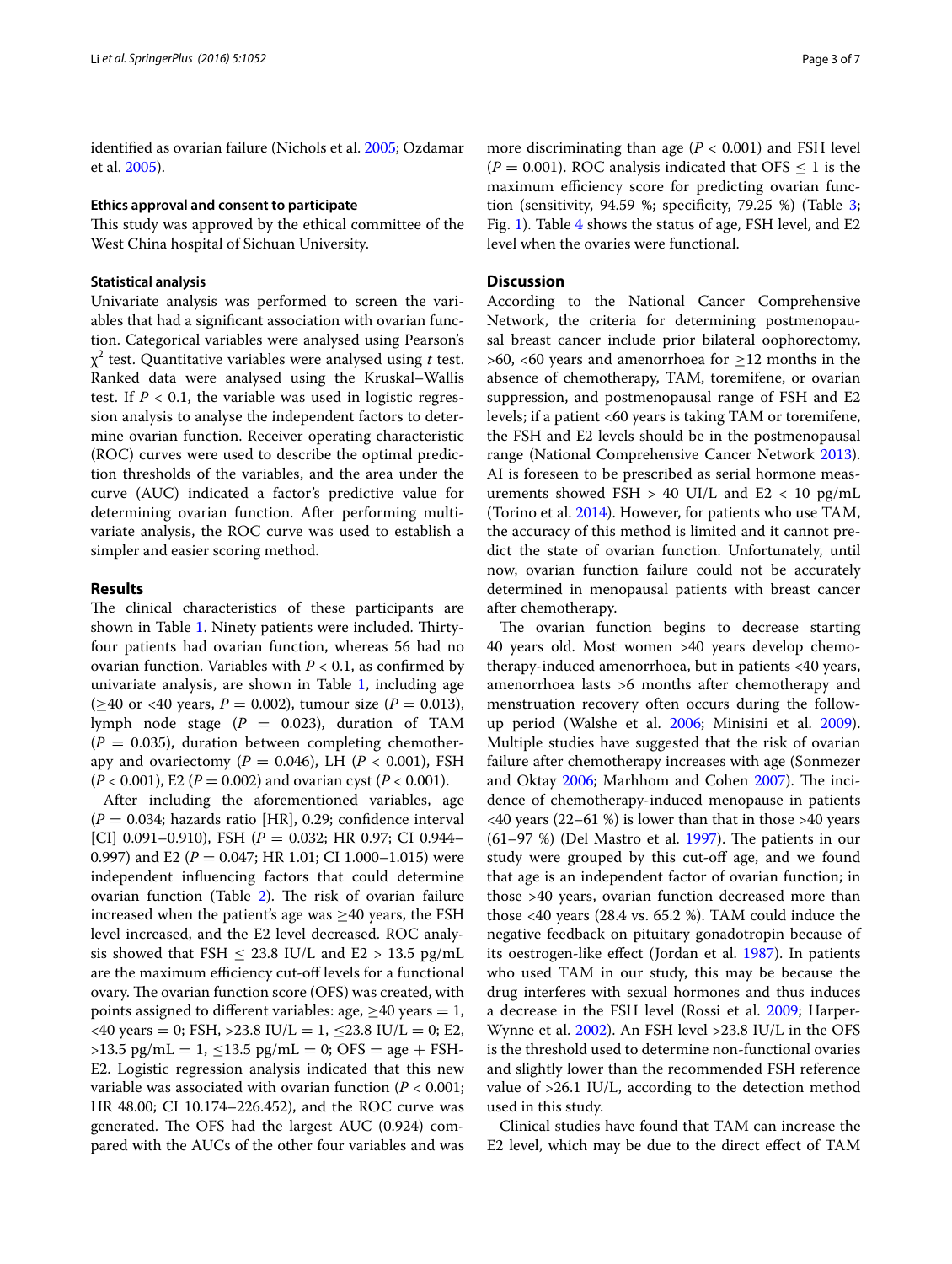## <span id="page-3-0"></span>**Table 1 Participants' clinical characteristics**

| Characteristic                                                                     | With ovarian<br>function ( $n = 34$ ) | Without ovarian<br>function ( $n = 56$ ) | P value |
|------------------------------------------------------------------------------------|---------------------------------------|------------------------------------------|---------|
| Age [% (years)]                                                                    |                                       |                                          | 0.002   |
| $\geq$ 40 (n = 67)                                                                 | 19 (28.4)                             | 48 (71.6)                                |         |
| $<$ 40 (n = 23)                                                                    | 15(65.2)                              | 8(34.8)                                  |         |
| BMI (kg/m <sup>2</sup> , mean $\pm$ SD)                                            |                                       |                                          | 0.136   |
| $<$ 24 (n = 65)                                                                    | 21(32.3)                              | 44 (67.7)                                |         |
| $24 - 28(n = 20)$                                                                  | 12(60.0)                              | 8(40.0)                                  |         |
| $\geq$ 28 (n = 5)                                                                  | 1(20)                                 | 4(80)                                    |         |
| Menarche age (years, mean $\pm$ SD)                                                | $13.6 \pm 1.5$                        | $13.8 \pm 1.5$                           | 0.692   |
| No. of pregnancies (mean $\pm$ SD)                                                 | $2.7 \pm 1.5$                         | $2.8 \pm 1.4$                            | 0.918   |
| No. of births (mean $\pm$ SD)                                                      | $1.1 \pm 0.3$                         | $1.2 \pm 0.6$                            | 0.414   |
| Pathological classification (%)                                                    |                                       |                                          | 0.450   |
| Ductal carcinoma ( $n = 82$ )                                                      | 31 (37.8)                             | 51(62.2)                                 |         |
| Adenocarcinoma ( $n = 2$ )                                                         | 0(0)                                  | 2(100.0)                                 |         |
| Lobular carcinoma ( $n = 6$ )                                                      | 3(50.0)                               | 3(50.0)                                  |         |
| Histological classification (%)                                                    |                                       |                                          | 0.160   |
| $1(n=2)$                                                                           | 0(0)                                  | 2(100.0)                                 |         |
| $2(n = 35)$                                                                        | 11(31.4)                              | 24 (68.6)                                |         |
| $3(n = 53)$                                                                        | 23 (43.4)                             | 30 (56.6)                                |         |
| Tumor size                                                                         |                                       |                                          | 0.013   |
| $T1(n = 28)$                                                                       | 15 (53.6)                             | 13 (46.4)                                |         |
| $T2(n = 52)$                                                                       | 18 (34.6)                             | 34 (56.4)                                |         |
| $T3(n = 10)$                                                                       | 1(10.0)                               | 9(90.0)                                  |         |
| Lymph node stage                                                                   |                                       |                                          | 0.023   |
| $NO (n = 20)$                                                                      | 9(45.0)                               | 11(55.0)                                 |         |
| $N1(n = 26)$                                                                       | 15(57.7)                              | 11(42.3)                                 |         |
| $N2(n = 18)$                                                                       | 4(22.2)                               | 14 (77.8)                                |         |
| $N3(n = 26)$                                                                       | 6(23.1)                               | 20 (76.9)                                |         |
| ER status                                                                          |                                       |                                          | 0.839   |
| $ER+ (n = 84)$                                                                     | 31 (36.9)                             | 53 (63.1)                                |         |
| $ER - (n = 6)$                                                                     | 3(50.0)                               | 3(50.0)                                  |         |
| PR status                                                                          |                                       |                                          | 1.000   |
| $PR+ (n = 78)$                                                                     | 29 (37.2)                             | 49 (62.8)                                |         |
| $PR - (n = 12)$                                                                    | 5(41.7)                               | 7(58.3)                                  |         |
| HER-2 score (%)                                                                    |                                       |                                          | 0.515   |
| $0(n = 59)$                                                                        | 21 (35.6)                             | 38 (64.4)                                |         |
| $1(n = 10)$                                                                        | 5(50.0)                               | 5(50.0)                                  |         |
| $2(n = 13)$                                                                        | 3(23.1)                               | 10 (76.9)                                |         |
| $3(n = 8)$                                                                         | 5(62.5)                               | 3(37.5)                                  |         |
| Targeted therapy (%)                                                               | 3(33.3)                               | 6(66.7)                                  | 1.000   |
| Chemotherapy regimens (%)                                                          |                                       |                                          | 0.734   |
| Taxanes ( $n = 1$ )                                                                | 0(0)                                  | 1(100.0)                                 |         |
| Anthracycline or cyclophosphamide ( $n = 31$ )                                     | 12(38.7)                              | 19 (61.3)                                |         |
| Both anthracycline and cyclophosphamide ( $n = 58$ )                               | 22 (37.9)                             | 36(62.1)                                 |         |
| Chemotherapy cycle (mean $\pm$ SD)                                                 | $6.5 \pm 1.2$                         | $6.5 \pm 1.3$                            | 0.676   |
| Duration of tamoxifen (month, mean $\pm$ SD)                                       | $14.0 \pm 13.0$                       | $9.9 \pm 12.6$                           | 0.035   |
| Duration between completing chemotherapy and ovariectomy<br>(month, mean $\pm$ SD) | $14.7 \pm 12.7$                       | $10.7 \pm 12.2$                          | 0.046   |
| Ovarian cyst (%)                                                                   | 15(44.1)                              | 6(10.7)                                  | < 0.001 |
| Metastatic tumor of breast cancer ( $n = 1$ )                                      | 1(100)                                | 0(0)                                     |         |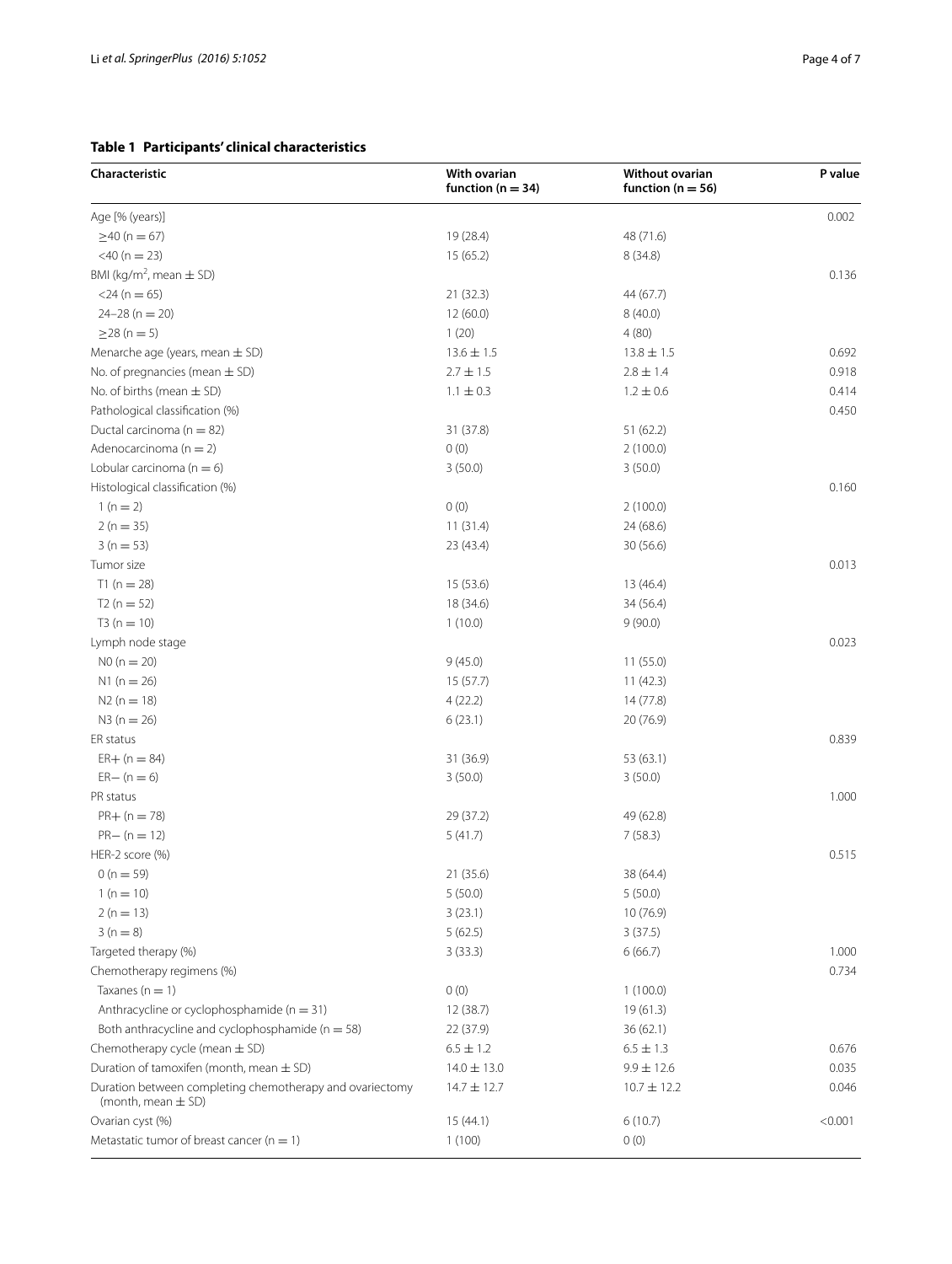|  | Table 1 continued |
|--|-------------------|
|--|-------------------|

| Characteristic                           | With ovarian<br>function ( $n = 34$ ) | Without ovarian<br>function ( $n = 56$ ) | P value |
|------------------------------------------|---------------------------------------|------------------------------------------|---------|
| Benign epithelial tumor ( $n = 10$ )     | 4(40)                                 | 6(60)                                    |         |
| Functional cysts ( $n = 10$ )            | 10(100)                               | 0(0)                                     |         |
| <b>FSH</b><br>$(IU/L, mean \pm SD)$      | $26.0 \pm 2.0$                        | $45.2 \pm 23.9$                          | < 0.001 |
| LH.<br>$(IU/L, mean \pm SD)$             | $15.2 \pm 10.2$                       | $74.7 + 12.1$                            | < 0.001 |
| E <sub>2</sub><br>$(pq/ml, mean \pm SD)$ | $156.3 \pm 311.7$                     | $19.6 + 57.4$                            | 0.002   |

## <span id="page-4-0"></span>**Table 2 Evaluation of the association between the variables and ovarian function**

|                | HR    | 95 % CI         | Р       |
|----------------|-------|-----------------|---------|
| Age            | 0.29  | $0.091 - 0.910$ | 0.034   |
| <b>FSH</b>     | 0.97  | $0.944 - 0.997$ | 0.032   |
| F <sub>2</sub> | 1.01  | $1.000 - 1.015$ | 0.047   |
| OES            | 48.00 | 10.174-226.452  | < 0.001 |

<span id="page-4-1"></span>**Table 3 Predictive value of each variable according to the receiver operating characteristic curve analysis**

|                | <b>AUC</b> | Sn(%) | Sp(%) | Ρ       |
|----------------|------------|-------|-------|---------|
| Age            | 0.673      | 45.9  | 88.7  | 0.001   |
| <b>FSH</b>     | 0.764      | 51.4  | 92.5  | < 0.001 |
| E <sub>2</sub> | 0.895      | 83.8  | 94.3  | 0.47    |
| OFS            | 0.924      | 94.6  | 79.3  | _       |

P value represent the significance between age/FSH/E2 and OFS

<span id="page-4-2"></span>

on ovarian granulosa cells (Metindir et al. [2005](#page-6-21); Groom and Griffiths [1976\)](#page-6-22). Mahran et al. [\(2013\)](#page-6-23) tested female Sprague–Dawley rats and found that radiation inhibited the rats' ovarian function and oral TAM improved the insulin-like growth factor 1 levels of the follicles. Insulinlike growth factor 1 acts on its receptors, promotes the proliferation of granulosa cells, and maintains the effects of aromatase, which may further promote follicle development. It is possible that this is one of the mechanisms of ovarian hyperstimulation by TAM. Most studies have reported that TAM increases the risk of ovarian cyst in patients with breast cancer, and these cysts typically develop 3–11 months after undergoing treatment and are very rare after 2 years (Metindir et al. [2005;](#page-6-24) Partridge et al. [2003;](#page-6-25) Mofrad et al. [2010\)](#page-6-26). TAM-induced ovarian cysts are usually functional ovarian cysts (physiological ovarian cysts) that are formed by the abnormal accumulation of liquid in the follicle or corpus luteum, which is followed by the formation of follicular cysts or corpus luteum cysts (Cohen et al. [1999](#page-5-4)). In the present study, 17 patients (50 %) with ovarian function had an ovarian cyst, including 13 (76.4 %) functional cysts, with cyst diameters >5 cm in 2 cases. Additionally, patients with an ovarian cyst usually had an increased oestrogen level as high as 1550 pg/mL. The increase in the E2 level and ovarian cysts may be due to ovarian hyperstimulation caused by TAM (Madeddu et al. [2014\)](#page-6-27). In all the patients who used TAM, an E2 level  $\geq$ 13.5 pg/mL in the OFS predicts ovarian function, and this value is slightly higher than the standard mentioned above.

In our study, age, FSH level and E2 levels were associated with ovarian function, but the accuracy of predicting ovarian function is limited by one of these indexes, as it is easy to misjudge ovarian function. The OFS consists of the three aforementioned clinical data. OFS  $\leq 1$  can effectively predict ovarian function (sensitivity, 94.59 %; specificity, 79.25 %). Our study findings suggest that comprehensively combining these three variables greatly improves the accuracy of the prediction. The AUC of the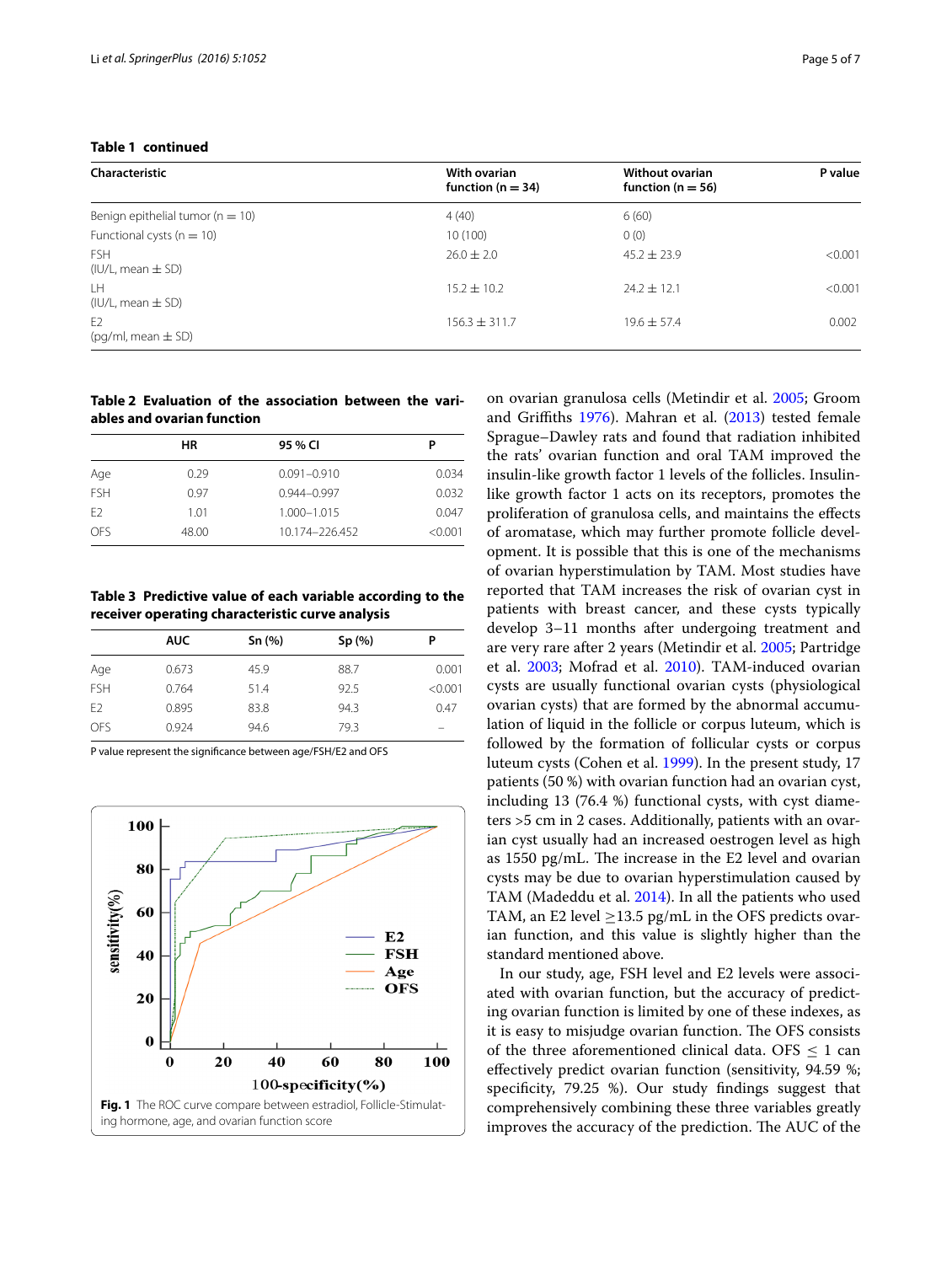| <b>OFS</b> | Status of variables (age years; FSH IU/L; E2 pg/mL)                                                                                          |  |
|------------|----------------------------------------------------------------------------------------------------------------------------------------------|--|
| $-1$       | Age $<$ 40 years, FSH $\leq$ 23.8 and E2 $>$ 13.5                                                                                            |  |
| $\Omega$   | Age < 40 years, FSH > 23.8, E2 > 13.5; aged > 40 years, FSH $\leq$ 23.8, E2 > 13.5; age < 40 years, FSH $\leq$ 23.8, E2 $\leq$ 13.5          |  |
|            | Age < 40 years, FSH > 23.8, E2 < 13.5; age $\geq$ 40 years, FSH $\leq$ 23.8, E2 $\leq$ 13.5; age $\geq$ 40 years, FSH > 23.8, E2 $\geq$ 13.5 |  |

<span id="page-5-3"></span>**Table 4 The status of age, the follicle-stimulating hormone and estradiol levels when the ovaries are functional**

OFS (0.924) in ROC analysis was greater than that of age (0.673), FSH (0.764), and E2 (0.895), indicating that it has the greatest prediction value.

Interestingly, we found that the corpus luteum was still visible at 6–12 months in the ovarian tissue of patients with amenorrhoea who were receiving TAM. These findings indicate that these patients may retain ovarian function, and they may experience irregular ovulation or follicles that do not rupture (because of the relatively low LH levels) or are directly luteinised. Therefore, it is possible that TAM prolongs the life of the corpus luteum. For example, Swahn et al. [\(1989\)](#page-6-28) studied the role of TAM on the corpus luteum of 16 women with normal ovarian function and found that their luteal phase was prolonged compared with that of the control patients. Furthermore, patients who received TAM exhibited elevated sex hormone levels (e.g., FSH, oestrogen and 17-hydroxy-progesterone levels). Moreover, Cirpan et al. [\(2008\)](#page-5-5) tested the effects of TAM in rats and found that it did not increase the levels of Ki-67 (a cell proliferation marker) in the rats' corpus luteum versus those of the control group. Therefore, this pathway may affect the extension of the luteal phase. The corpus luteum is the main source of progesterone; however, we did not evaluate this hormone in this study. Therefore, future studies should examine the effect of TAM on progesterone in patients with amenorrhoea. Those data may be useful in determining whether progesterone can be used to predict ovulation and restore ovarian function.

The most accurate method for determining ovarian function is through the pathological examination of serial sections of the entire ovary, which is labour-intensive and cannot be performed in clinical practice. We examined the largest ovarian area possible using consistent sampling methods, yielding reliable results. Currently, for patients with cessation of menstruation after chemotherapy, periodic monitoring of sex hormones cannot accurately predict ovarian function, especially in those who use TAM because it significantly changes sex hormone levels, making it difficult to assess ovarian function. The OFS is a simple, effective and feasible method for evaluating ovarian function. However, our study's sample size was limited. In the future, multi-centre studies with larger sample sizes should be conducted to further confirm and improve the OFS and provide a basis for future

clinical assessments of ovarian function of breast cancer patients.

## **Conclusion**

The OFS is expected to become a new simple and effective method for determining the ovarian function of women with breast cancer who have drug-induced amenorrhoea.

#### **Abbreviations**

AI: aromatase inhibitor; AUC: area under the curve; CI: confidence interval; E2: oestradiol; FSH: follicle-stimulating hormone; HR: hazards ratio; LH: luteinising hormone; OFS: ovarian function score; ROC: receiver operating characteristic; TAM: tamoxifen.

#### **Authors' contributions**

Design and conception of the study: XL. Acquisition of data: QL, JC. Statistical analysis: XL, ZDu, QL. All authors read and approved the final manuscript.

### **Acknowledgements**

We would like to thank the pathologists who provided professional evaluation of the ovarian pathology results for our study.

### **Competing interests**

The authors declare that they have no competing interests.

Received: 4 March 2016 Accepted: 25 June 2016 Published online: 11 July 2016

#### **References**

- <span id="page-5-2"></span>Breast International Group (BIG) 1-98 Collaborative Group, Thürlimann B, Keshaviah A, Coates AS, Mouridsen H, Mauriac L, Forbes JF, Paridaens R, Castiglione-Gertsch M, Gelber RD, Rabaglio M, Smith I, Wardley A, Price KN, Goldhirsch A (2005) A comparison of letrozole and tamoxifen in postmenopausal women with early breast cancer. N Eng J Med 353:2747–2757
- <span id="page-5-5"></span>Cirpan T, Terek MC, Ulukus M, Ulukus EC, Akman L, Kanit L (2008) Immunohistochemical evaluation of cell proliferation and apoptosis markers in ovaries and uterus of tamoxifen-treated rats. Int J Gynecol Cancer 18:141–145
- <span id="page-5-4"></span>Cohen I, Figer A, Tepper R, Shapira J, Altaras MM, Yigael D, Beyth Y (1999) Ovarian overstimulation and cystic formation in premenopausal tamoxifen exposure: comparison between tamoxifen treated and nontreated breast cancer patients. Gynecol Oncol 72:202–207
- <span id="page-5-1"></span>Cuzick J, Sestak I, Baum M, Buzdar A, Howell A, Dowsett M, Forbes JF (2010) Effect of anastrozole and tamoxifen as adjuvant treatment for earlystage breast cancer: 10-year analysis of the ATAC trial. Lancet Oncol 11:1135–1141
- <span id="page-5-0"></span>Davies C, Pan H, Godwin J, Gray R, Arriagada R, Raina V, Abraham M, Medeiros Alencar VH, Badran A, Bonfill X, Davis SR, Delmestri A, Forbes JF, Haddad P, Hou M-F, Inbar M, Khaled H, Kielanowska J, Kwan W-H, Mathew BS, Mittra I, Müller B, Nicolucci A, Peralta O, Pernas F, Petruzelka L, Pienkowski T,